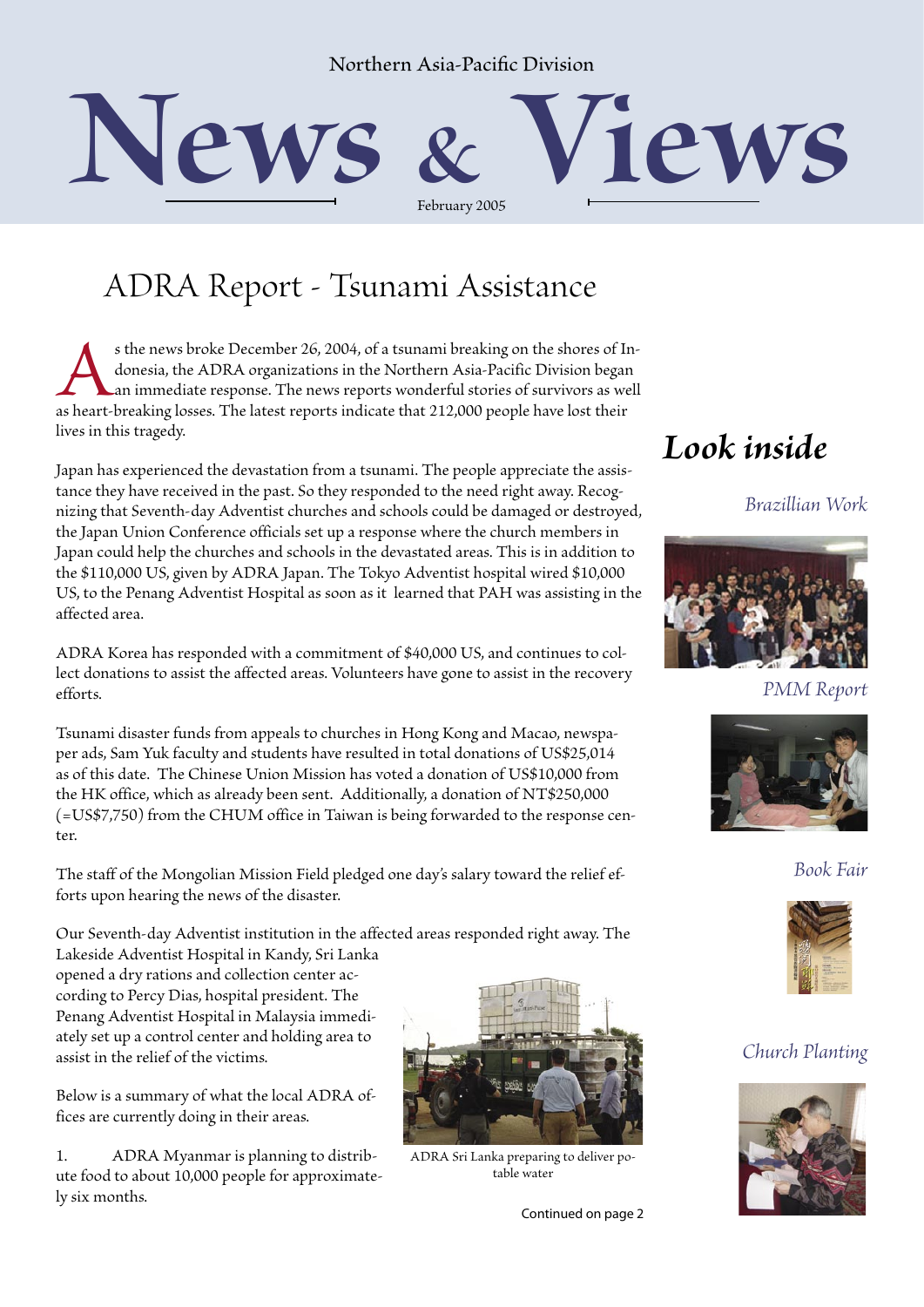#### Continued from page 1

2. ADRA Indonesia posted a 6,158 kg. (13,598 lbs.) shipment to the Medan Adventist Hospital. The shipment included 500 blankets, 40,000 water treatment tablets, 800 units of cereal, soya and vegetarian protein food.

3. UNICEF has asked ADRA Indonesia to take over the WATSAN component in rebuilding the school buildings, constructing housing for teachers and providing supplies for students.

4. ADRA Sri Lanka is flying in face masks and bacterial filters, body suits and blowers for the disinfection of areas where corpses and dead animals have been lying.

5. ADRA Sri Lanka has installed a water disinfection unit in a camp near Trincomcomalee. The unit produces 5,000 liters of water per hour.

6. ADRA India is implementing a tsunami relief effort in the Andaman Islands. The focus will be to provide shelter for 200 fami-



7. A project is being proposed to enable the displaced families of Great Nicobar Island to access education, health services, and water and sanitation facilities.

8. ADRA Thailand has currently set up operations in Khuraburi, about 200km north of Phuket.

9. ADRA Thailand is repairing the existing gravity-feed, by installing 10 – 2, 000 litre tanks, and creating additional outlets to the temporary shelters.

10. A team has successfully completed the pumping out of 7 shallow wells on Phra Thong Island.

Our ADRA organizations from around the world are instrumental in securing \$17.3 million US dollars funding for various projects. The funding includes money for rehabilitating infrastructures and repairing damaged institutions along with the relief effort.



You too may participate by contacting your local ADRA office or giving a gift through your local church marking it for the relief and rehabilitation effort.

Local ADRA offices are listed on the back page.



News & Views - 2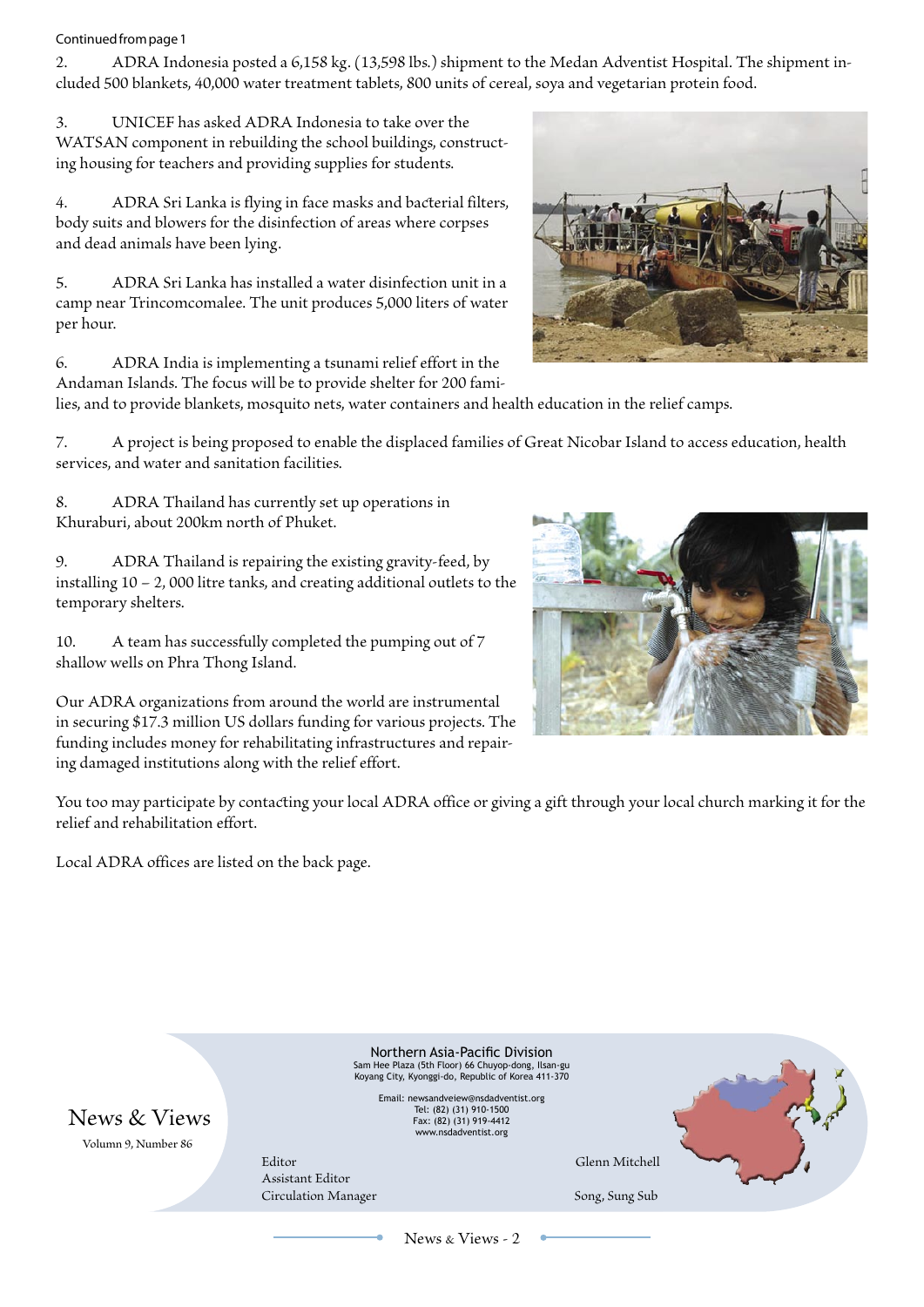## Brazilian Evangelism in Japan

 $\bullet$  urrently there are about 300,000 Brazilian residents in Japan. For the foreigners it is no doubt that their lives have various difficulties starting with the language. Further more, when they become an Adventist, relationships with their friends in workplaces and in secular society is very limited because in their the change of life style. In spite of these challenges, church life does give comfort to them.

They are provided with Sabbath school study guides, worship service and singing in their native language, Portuguese, every Sabath. The church in Shizuoka-ken is a kind of Oasis in the middle of a desert. During the Sabath school, they stand up and greet each other with smiles, hugging with patting on the shoulder. They thank the Lord and share their testimonies and experiences fron the past week, and pray for each other to become unified.

About 40 members attend the church regularly every Sabbath. The youth group meets monthly. They also have a joint camp in the summer. To make church activities more delightful, after church they have fellowship programs to get know each other and share opportunities to evangelize non-members who join them sometimes.

There are three Brazilian groups: Kakegawa shi, Hamamatsu shi in Shizuoka-ken, and Chiba shi in Chiba-ken. They need encouragement and support for evangelizing their brothers and sisters. So far, their church building is rented monthly for 150,000 Yen. They dream of the day when they can worship in their own church building in near future. (Contact Tel. 81-537-21-3338, Pastor Moises Da Silva)



*\*\*News Source from "Adventist Life January, 2005, by Kawasaki Katsutoshi,company leade, Kakegawa Shi, Shizuoka-ken"*

#### New Secretary: CHUM

n January 25, 2005, the Northern Asia-Pacific Division Executive Committee appointed Elder Tsui, Man Yuen (Terry) as Secretary of the Chinese Union Mission.

Elder Tsui comes to the Chinese Union Mission with a wide background of experience which he gained from his years of service in the Hong Kong-Macao Conference, from 1993 to 2004, as church pastor and chaplain, and more recently as Executive Secretary from 2002 to December 31, 2004.

Tsui, Man Yuen (Terry) is a Hong Kong citizen by birth and grew up in Hong Kong. However, he studied Electrical and Electronic Engineering in England from 1985 to 1987. In 1993, when Elder Tsui came under strong conviction that the Lord was calling him to the gospel ministry, he studied Theology at Hong Kong Adventist College and received a BA degree in Theology. In the year 2000, Elder Tsui was awarded an MA degree in Ministry at the Adventist International Institute of Advanced Studies in the Philippines.



As the Lord has abundantly lessed Elder Terry Tsui's ministry and administrative abilities in Hong Kong up to the present time, we are confident that Elder Tsui will provide strong leadership in the Secretariat Office of the Chinese Union Mission as he takes up his new responsibilities.

*By Stanley Ng, Secretary, Northern Asia-Pacific Division.*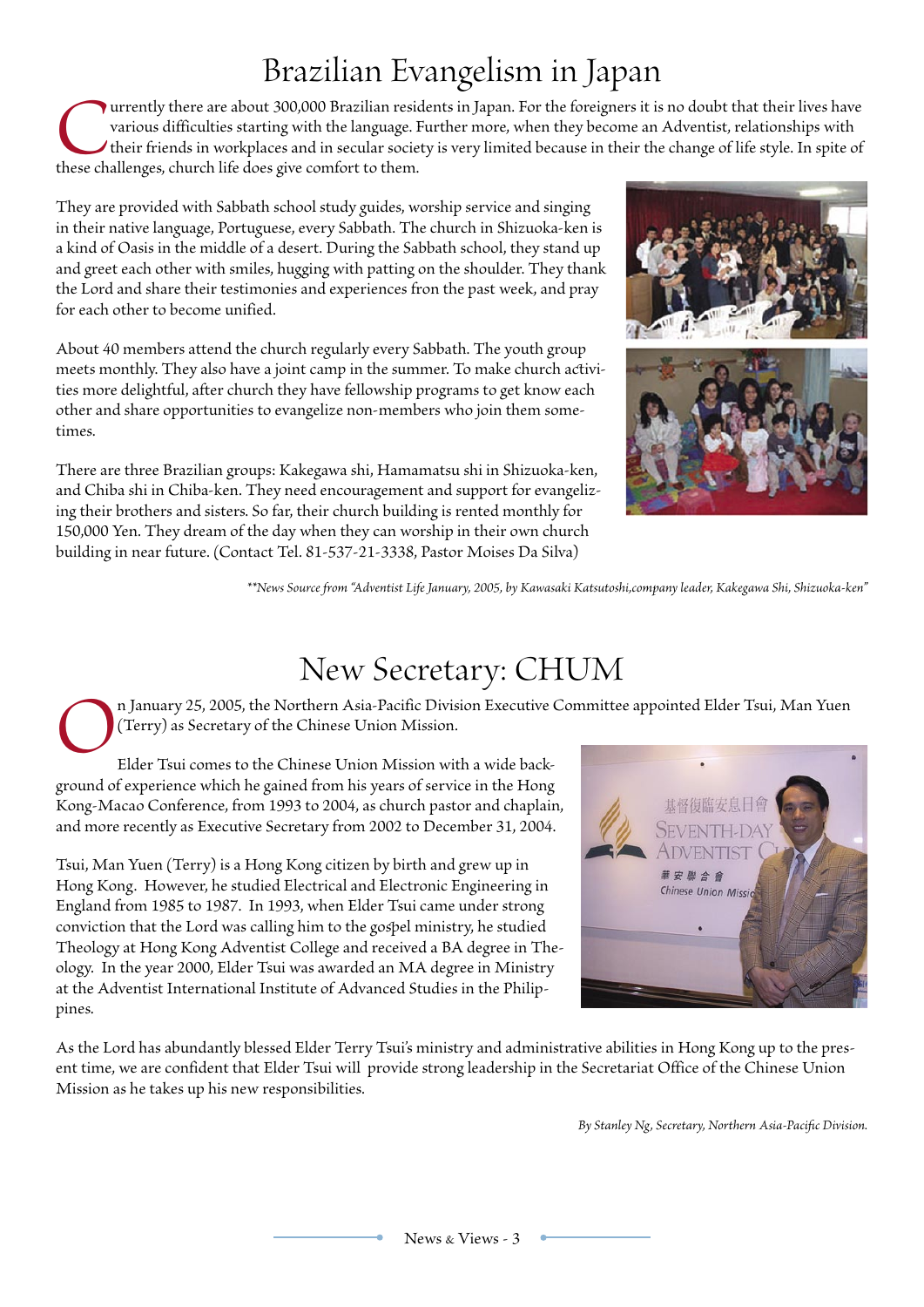#### 2005 Taipei International Book Fair – Christian Book Exhibition

From February 15 to 20, 2005, Chinese Christian Publishers Association in Taiwan will hold the Christian Book<br>Fair in connection with the 13th Taipei International Book Exhibition (TIBE) in Taipei World Trade Center. Ta<br>In Fair in connection with the 13th Taipei International Book Exhibition(TIBE) in Taipei World Trade Center. Taipei

International Book Exhibition organized by the Taipei Book Fair Foundation is currently known as the biggest and foremost international book fair in the Asia Pacific region, and one of the four big book fairs in the world. This event will bring about 439,000 participants, including international and domestic publishers and booksellers, as well as book-loving readers. This year exhibition focuses on Korea following last year's focus on Italy.

During the six-day fair in the Capital of Taiwan, the Christian Books and Publications will feature the theme, "Come and Read Jesus(踴閱耶穌)." Many Christian pulishing organizations will participate in the event, including "Signs of the Times Publishing Association sponsored by the Adventist Church," "Taiwan Church Press," "Taiwan Bile Society in Taiwan," "China Sunday School Association," "Chinese Bile International Ltd.," Baptist Mission Pulisher(浸宣出版社)," "Campus Evangelical Fellowship," "ORTV(Overseas Radio and Television Inc.)," "Christian Communications Inc.," and four others.



# "Elijah Project" - Youth Evangelism 2005

This year, 2005, there is a special focus on youth evangelism. "By Youth for Youth Evangelism" will be started by a new initiative throughout the world, called "Elijah Project". It is a collaborative effort between the Center for Global Evangelism, the World Youth Department, Personal Ministries/Sabbath School and Adventist Laymen's Services and Industries to involve Seventh-day Adventist youth in the presentation of a full-scale, Christ-centered, doctrinal evangelistic series.



The project aims to hold 7,000 to 10,000 evangelistic meetings in the world by youth during 2005. The GC has assigned a goal for each Division (250 evangelistic meetings in the Northern Asia-Pacific Division within the year 2005). The Elijah Project is an evangelistic opportunity sponsored by the General Conference and the Adventist Laymen's Services and Industries for Adventist young people to become actively involved in preaching God's Word.

As the NSD Annual Council 2004 voted for the Elijah Project, the NSD youth Department (Director Joshua Shin) will endorse the General Conference (GC) goal of 250 assigned meetings during 2005. The youth evangelistic teams will be organized and assigned to 250 series in the NSD territories including Hong Kong, Japan, Korea, Mongolia and Taiwan etc.

According to research, when young people are active participants in the evangelistic mission of the church, they remain in the church. Youth involved in sharing the gospel such

as "1000 Missionary Movement," ASI Youth for Jesus, and many other youth evangelistic programs around world can play a significant role in revitalizing the church.

Every youth member can join this evangelistic project with various outstanding service, witness, volunteering and student missionary programs. Furthermore, parents, relatives and friends can be actively involved in supporting their youth, and through these young people, evangelistic outreach activities.

With the great expectation of youth evangelism for this year, the Elijah Project will be funded by all church levels, including GC, Divisions, Unions, and Conferences or sending organizations.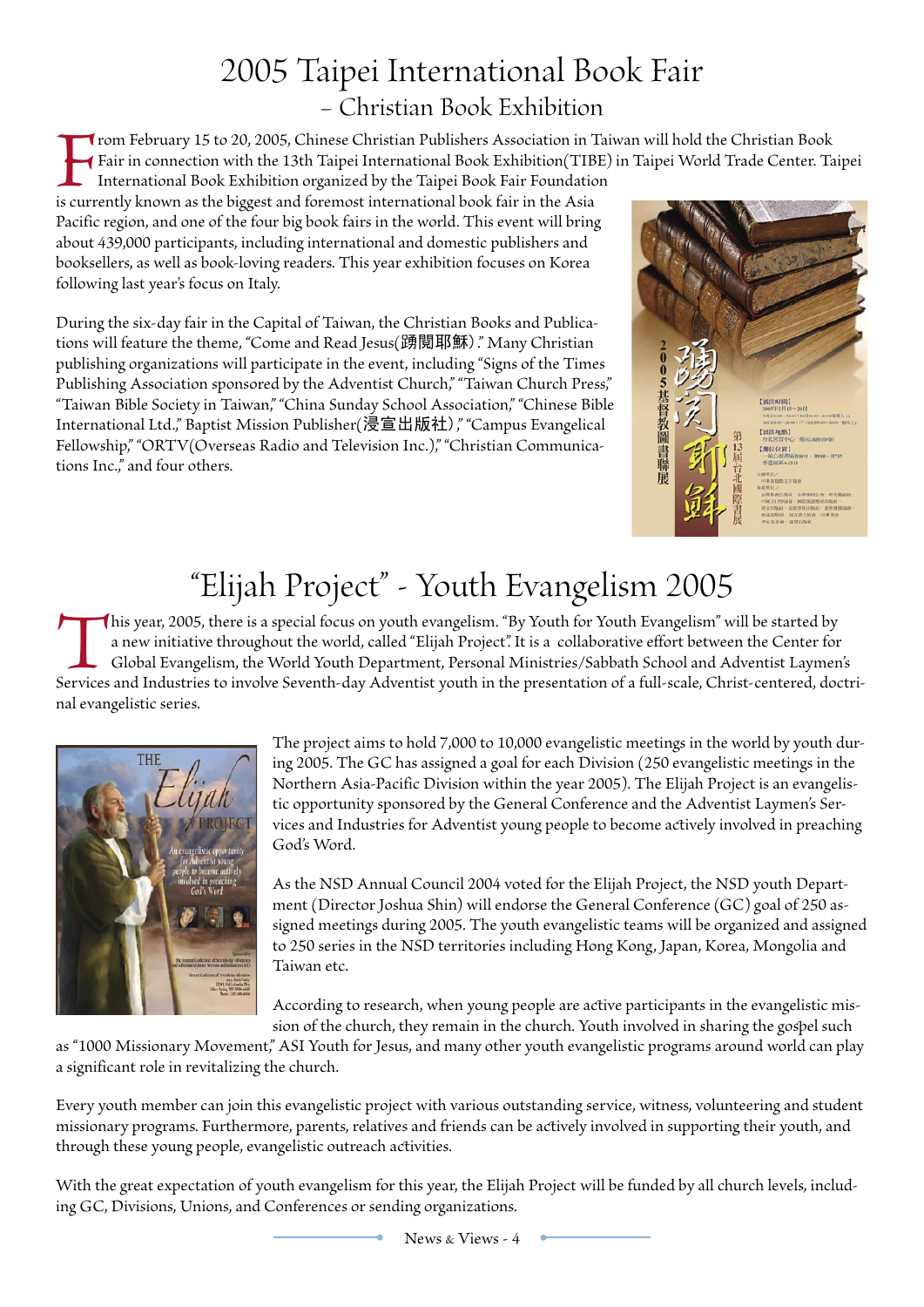## Another Best Brands - SDA Language

The SDA Language School (President Kim, Si Young) was credited with the best brand, "SDA," again following last year's award. On January 11, it received first place for the best brands in English language schools for 2005 in Korea. The award event was held by Hankook KyungJae Newspaper and Brand Stock Inc. at the newspaper company hall in Seoul. The brand, "SDA" was selected as one of the 25 best brands from the 239 candidates of the private educational institutes or companies. The Brand Stock evaluates the value of each candidate brand by the BSTI (Brand Stock Top Index) model involved by customers.

Receiving this pulic recognition, the SDA Language Institute was introduced as "*The language school sponsored by the* 

*Seventh-day Adventist Church*" through the news media in Korea. They say that the Adventist language school strategy of lower tuition, more dedicated teachers, and systematic education works better than other for profit academies, and has been achieving the goal and continually getting good marks in the process.

Since starting it's business in 1969, the SDA Language Institute has been leading the foreign language education market in Korea. As of January 2005, there are 35 schools and an internet cyber school (www. sda3605.com) teaching English, Japanese, and Chinese, operated by the language institute in Korea. The first term of this year records more than 47,000 students enrolled.



# The Third Group in PMM Training

fter the PMM dedication service, the third group of PMM missionaries began their 100 hours training program in preparation for being sent to foreign countries. The first program began last September. This session included in preparation for being sent to foreign countries. The first program began last September. This session included lectures in the areas of culture, history, geography totalling 16 presenters in all. This second session from Decemfor those going to Taiwan and other Chinese Union Mission territories.

The main program for the first series focused on equipping the PMM's to be able to use "Healing Ministries." Brother Michael Welch and his wife have been the preseters in charge of the training service. The Welch family invited the PMM families to their home and shared how to invite and entertain guests in the mission fields.

The last program, focusing on spiritual training, church planting, and mission planning, was conducted from January 16 to 19, 2005 in the Adventist Training Center in Wonju, Korea. Dr. John McGhee, Sabath School and Personal Ministries (SSPM) Director of the NSD, was invited as the special speaker. Pastor Kwon JohngHaeng, PMM coordinator of the NSD, Hong, Sung Sun, Ministerial Association director of the KUC, Pastor Hong, Kwang Eu, president of the Adventist Training Center, and Chun, Kwang Soo, secretary, served as major speakers during the four day session.



The third group of PMM families will depart for Japan, Mongolia and Taiwan, etc. between February 14 and March. They will have one year language training in the foreign countries and then serve five years in their mission fields.

## Breaking News

**The Mass Equipe Act of School Sydney State Constant** Japanese sister churches of the PMM church plants. The Northern Asia-Pacific Division is honoring the support given the PMM families by these churches by presenting a p Japanese sister churches of the PMM church plants. The Northern Asia-Pacific Division is honoring the support given the PMM families by these churches by presenting a plaque to

Shown here: Pastor Kwon with PMM Pastor Park translating for the presentation. See www.nsdadventist.org for more breaking news. A full report will be given in the next issue of News & Views.

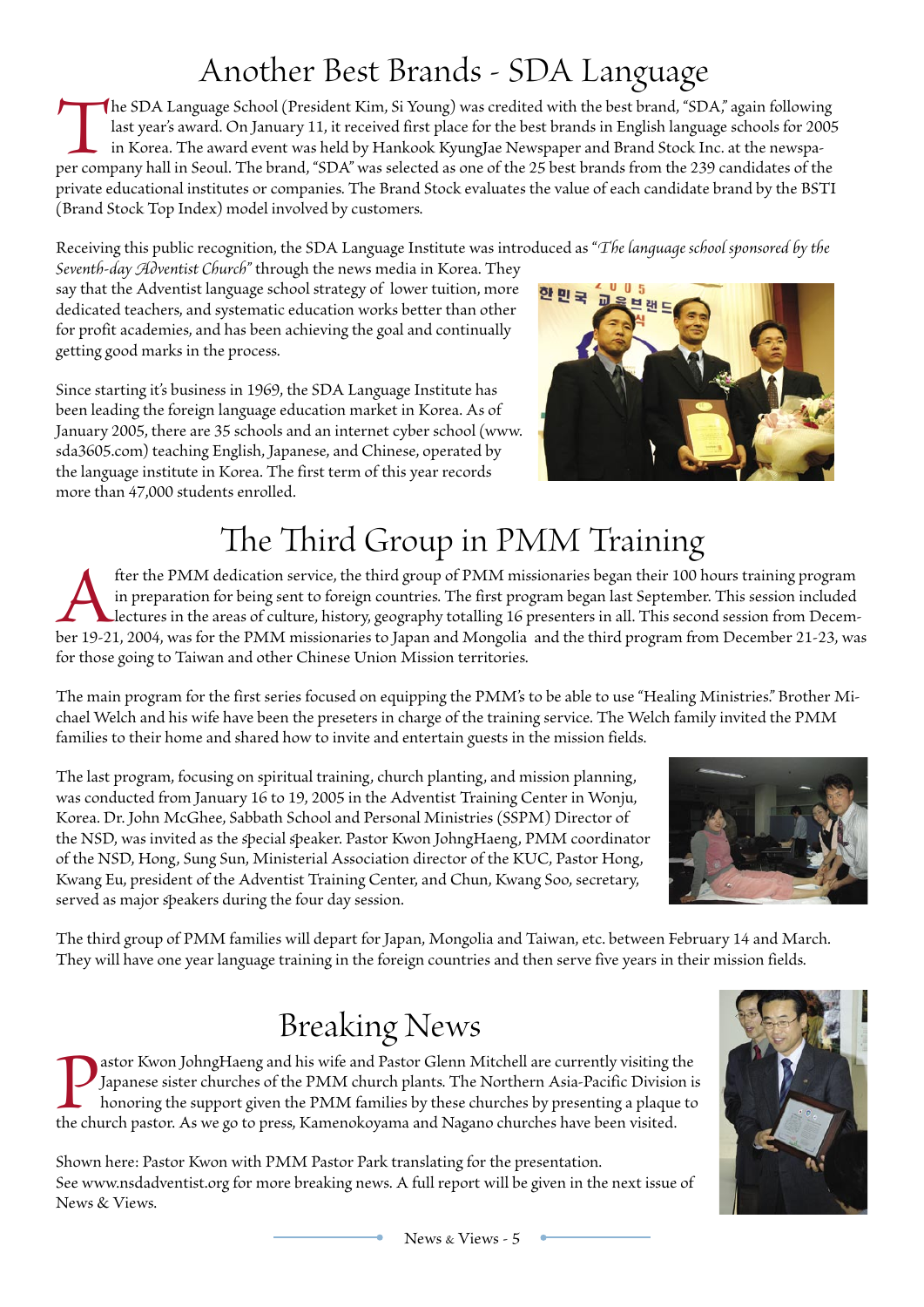## Church Planting Seminar: Mongolia

From January 20-25, 2005, the Church Planting Seminar for volunteers was held at Darhan, 180 kms from Ulaanbaatar, Mongolia. In spite of the severe cold the enthusiastic pioneers came from six locations to dedicate themselves to becoming involved in the training seminar. It was designed to prepare those who will plant six new churches in Mongolia in the next 12 months.

The church planting seminar conducted by Dr. John McGhee, Sabath School and Personal Ministry Director of the Northern Asia-Pacific Division (NSD), was divided into two sections; the first one for 36 volunteers from six different areas and the second one for six coaches who are district pastors involoved in church planting.

The seminar is unique, because it is the first time volunteer church planters have not been paid. They will plant cell churches using a "ger," a Mongolian traditional round tent, as the worship center.

Although it was 35 to 40 degrees below zero at night, and minus 32 degrees day time, the church leaders and volunteers participated in the training seminar. Pastor Kwon Johng-Haeng, Global Mission and Pioneer Mission director of the NSD, gave support to the program and Pastor Elbert Kuhn, Ministerial Association Director of the Mongolia Mission Field (MMF), worked together with Dr. McGhee.



There were a lot of amazing stories shared during the seminar. Participants mentioned one young lady who is only 23 years old. She is like a spiritual mother to people there. She is very mature and full of wisdom, and when they have problems they come to her to talk.

Dr. John McGhee, said, "80 percent of the Mongolian church members are under 25 years of age. They are running the church and the church is growing because of young people's leadership, and God is lessing them. In fact, they have a lot of difficulties: money is very limited, it is extremely cold, and alcoholism is rampant. Their parents are Buddhist and often don't allow them to have meetings at their home. I found they sometimes have meetings at train stations, libraries, and even outdoors. But they don't worry about the situations. They are full of optimism."

 "Driving back from Darhan, I saw some shepherds riding tough Mongolian horses while pasturing flocks in -40 °C temperature. Though the ground is covered with snow and ice, the sheep still find grass to eat. "If our young leaders can do just like those shepherds, they will be tough, but gentle. They will not give up easily," added Dr. McGhee.

## Mongolia: AWR 1,000 Short Wave Radios

Since October 2003, the three ang<br>Mongolian language to give hope<br>are produced in the Mongolia M<br>who cannot access the gospel directly. **I** ince October 2003, the three angels' messages have been broadcast through the short waves throughout the Asia in Mongolian language to give hope to the Mongolian people. According to director Dale Tunnell, the radio programs are produced in the Mongolia Mission Field, and are broadcast from the AWR Guam station every day for those

Recently, the Northern Asia-Pacific Division took the 1,000 radio distribution project into action for people in Mongolia. A lot of church members contributed donations to support this project. It is expected that 1,000 radios will greatly enale the people in Mongolia to listen to the gospel. These radios will be distributed to the far flung areas of the country. Our church members will encourage groups to gather around these radios to listen to the AWR broadcasts.

Mongolia, well-known as a nomadic country, has a population of 2.6 million. Until the Soviet Union ceased to exist, Mongolia had closed the door to evangelism for 70 years because of communism. In early 1990s, Christian evangelism began to be allowed and Adventism entered in 1992. In 2001, there were 67 members, and the numbers of baptisms has increased rapidly every year. In November, 2004, 703baptisms took place, showing the great potential and mission in Mongolia.

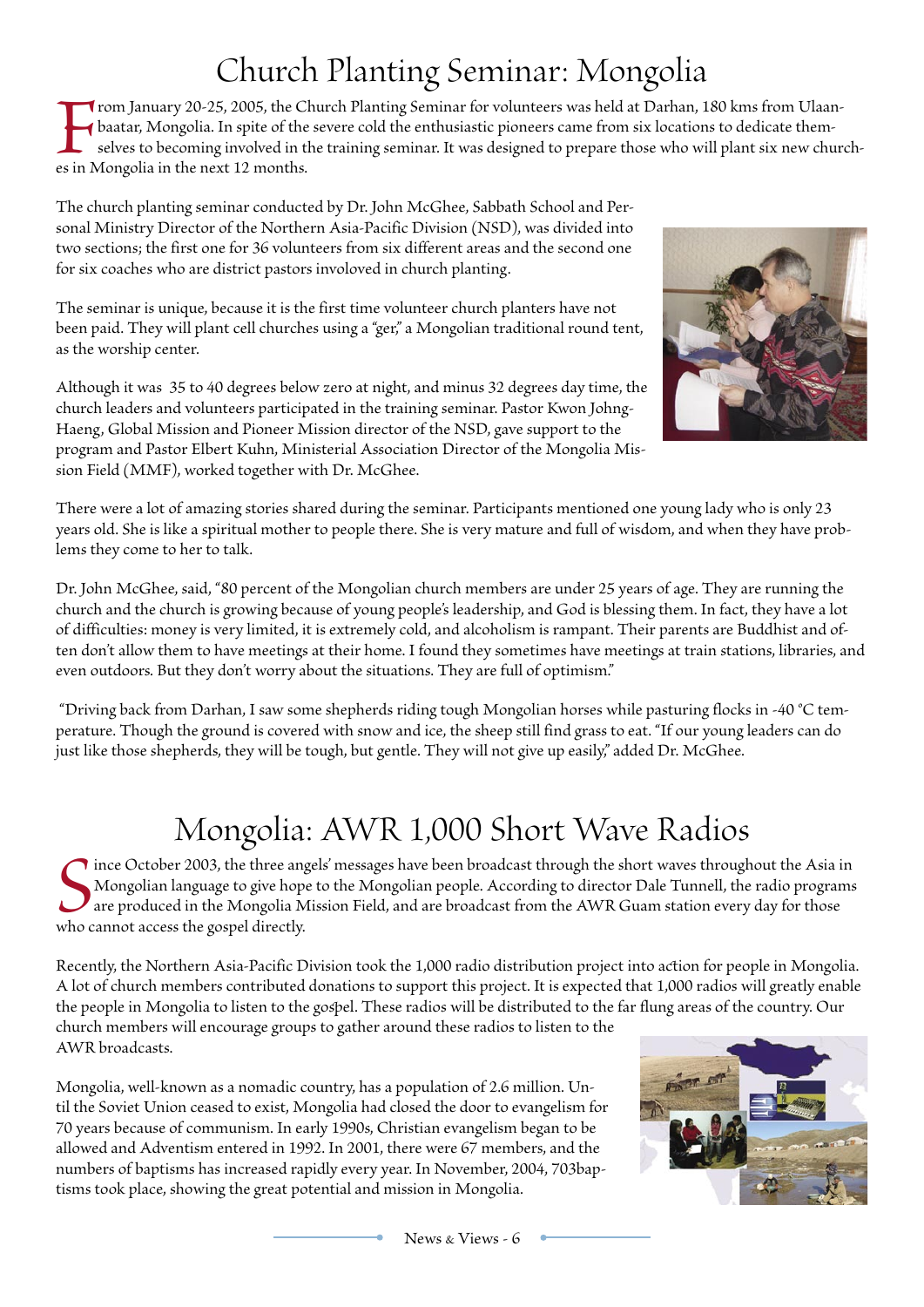## Retired Pastor's Dedication to the PMM in Japan

eart-warming news greeatly encourages the Pioneer Mission Movement (PMM) Missionaries in Japan, as well as our Adventist members in the world. By September, 2004, Suzuki Sigeharu, a 77-year-old Japanese retired pastor, has donated 3 vehicles to the PMM pastors serving in Japan.



First, Elder Suzuki gave one vehicle to Pastor Ko, Ki Rim who is from the first PMM group in Japan, now pastoring in Fukui Church. Second, when Elder Suzuki saw Pastor Lee, Jin Hwan traveling by pulic transportation to evangelize people in Kawasaki region, Japan, he gave money to Pastor Lee to purchase a van. In fact, Elder Suzuki had been saving htis money for his funeral.

The third vehicle was given to the second group of PMM's. He contributed his own car, then purchased another one for himself. His vehicle is a secondhand station wagon he is paying for by installments over a 2-year period. He said, "Now, I can visit the

PMM missionaries all throughout Japan. I can drive with my wife and sleep in this car in order to save hotel costs."

The story continues as Elder Suzuki supports the Saga, with his offerings. One of PMM pastor serves this church. In November, 2004, the Korean Union Conference celebrated the Centennial. Elder Suziki saved about 500 dollars for the trip to participate in this ceremony, but instead he decided to contribute the money to the Saga Church.

When the PMM missionaries and church members found out about Elder Suzuki's dedication, they began a campaign to collect money to assist him in visiting Korea. Many people, both, in Korea and Japan, supported this event. He was given 1,400 dollars to enale him to participate in the celebration.





Elder Suzuki said, "I thank the Lord for helping me meet the most thrilling young people, the PMM missionaries, in 70 years of my life. My goal for what is left of life is to support missionaries." Now he is promoting the PMM wearing a shirt with embroidered letters, "PMMS Suzuki." "PMMS" means "PMM Supporter."

Elder Suzuki Sigeharu was born in 1927 in an Adventist Family where his mother and grandmother were Adventists. During World War II, he was a trained as a Kamikaze pilot for the Japanese Air Force. In 1944, while he was in training,



he didn't drink and kept himself from immorality, following his mother's teaching. Also, he cleaned the shoes of his fellows every night using his extra time, remembering his mother's saying "Help your friends in difficulty." Later, he found that he survived the war because Captain Kobayashi continued to put Suzuki's name on the last line of the list of those who were to fly the Kamikaze planes on suicide bombing raids, after Captain Kobayashi saw Suzuki shining shoes.

Seventy-nine year old Pastor Suzuki, though retired, has continued in his support of the PMM's. During January he and his wife, only a year younger, undertook a week long 3,100 kilometer trip to visit the pastors in the field. During this winter trip 5 nights were spent in the back of their station wagon that was purchased to save motel bills on such a trip. When asked if they

got cold, they replyed, "Oh, we just put on a couple of extra lankets. The joy of ministry shines from their faces as they think of what they can do to support the PMM pastors. Now they have a new project. They are raising money for two additional vehicles to support the PMM's who will finish their language study in March of this year. Pastor and Mrs. Suzuki are determined to do all they can to support the ministry of these pastors in Japan.